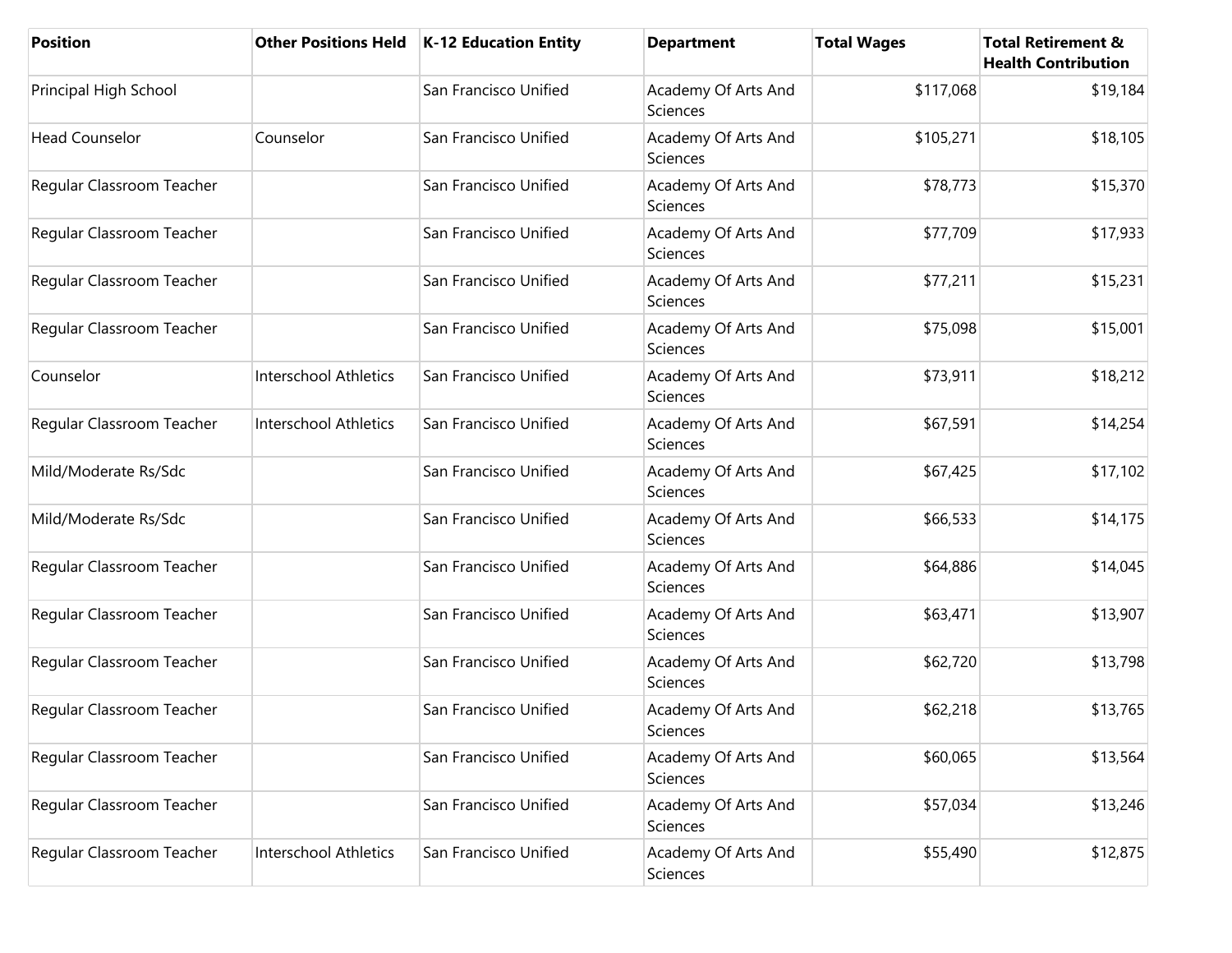| Mild/Moderate Rs/Sdc                           | Sped la Sh - All Impair,<br>Mild/Moderate Rs/Sdc        | San Francisco Unified | Academy Of Arts And<br>Sciences        | \$55,485 | \$12,467 |
|------------------------------------------------|---------------------------------------------------------|-----------------------|----------------------------------------|----------|----------|
| Senior Clerk Typist                            |                                                         | San Francisco Unified | Academy Of Arts And<br>Sciences        | \$49,402 | \$25,954 |
| Assistant Principal High Sch.                  |                                                         | San Francisco Unified | Academy Of Arts And<br>Sciences        | \$47,644 | \$8,338  |
| Interschool Athletics                          | Clerk Typist                                            | San Francisco Unified | Academy Of Arts And<br><b>Sciences</b> | \$44,801 | \$427    |
| Regular Classroom Teacher                      |                                                         | San Francisco Unified | Academy Of Arts And<br>Sciences        | \$37,136 | \$3,625  |
| Regular Classroom Teacher                      |                                                         | San Francisco Unified | Academy Of Arts And<br>Sciences        | \$33,959 | \$7,532  |
| Sp/Ed. la Non-Sev H: All Impmt Child Develop.- | Inst/Aide Program,<br>Sp/Ed. la Non-Sev H:<br>All Impmt | San Francisco Unified | Academy Of Arts And<br>Sciences        | \$33,226 | \$7,338  |
| Security-Campus                                | <b>Interschool Athletics</b>                            | San Francisco Unified | Academy Of Arts And<br><b>Sciences</b> | \$31,707 | \$997    |
| Sped Ia Sh - All Impair                        | Sped Ia Sh - All Impair                                 | San Francisco Unified | Academy Of Arts And<br>Sciences        | \$30,582 | \$7,740  |
| Regular Classroom Teacher                      |                                                         | San Francisco Unified | Academy Of Arts And<br>Sciences        | \$24,011 | \$5,156  |
| Sped Ia Sh - All Impair                        |                                                         | San Francisco Unified | Academy Of Arts And<br><b>Sciences</b> | \$22,374 | \$7,320  |
| Seia Sh Imp: Spanish                           |                                                         | San Francisco Unified | Academy Of Arts And<br><b>Sciences</b> | \$20,405 | \$6,806  |
| Sped Ia Sh - All Impair                        |                                                         | San Francisco Unified | Academy Of Arts And<br><b>Sciences</b> | \$15,081 | \$0      |
| Regular Classroom Teacher                      |                                                         | San Francisco Unified | Academy Of Arts And<br>Sciences        | \$3,805  | \$408    |
| <b>Interschool Athletics</b>                   |                                                         | San Francisco Unified | Academy Of Arts And<br>Sciences        | \$3,607  | \$0      |
| Interschool Athletics                          |                                                         | San Francisco Unified | Academy Of Arts And<br>Sciences        | \$3,325  | \$0      |
| <b>Interschool Athletics</b>                   |                                                         | San Francisco Unified | Academy Of Arts And<br>Sciences        | \$2,525  | \$0      |